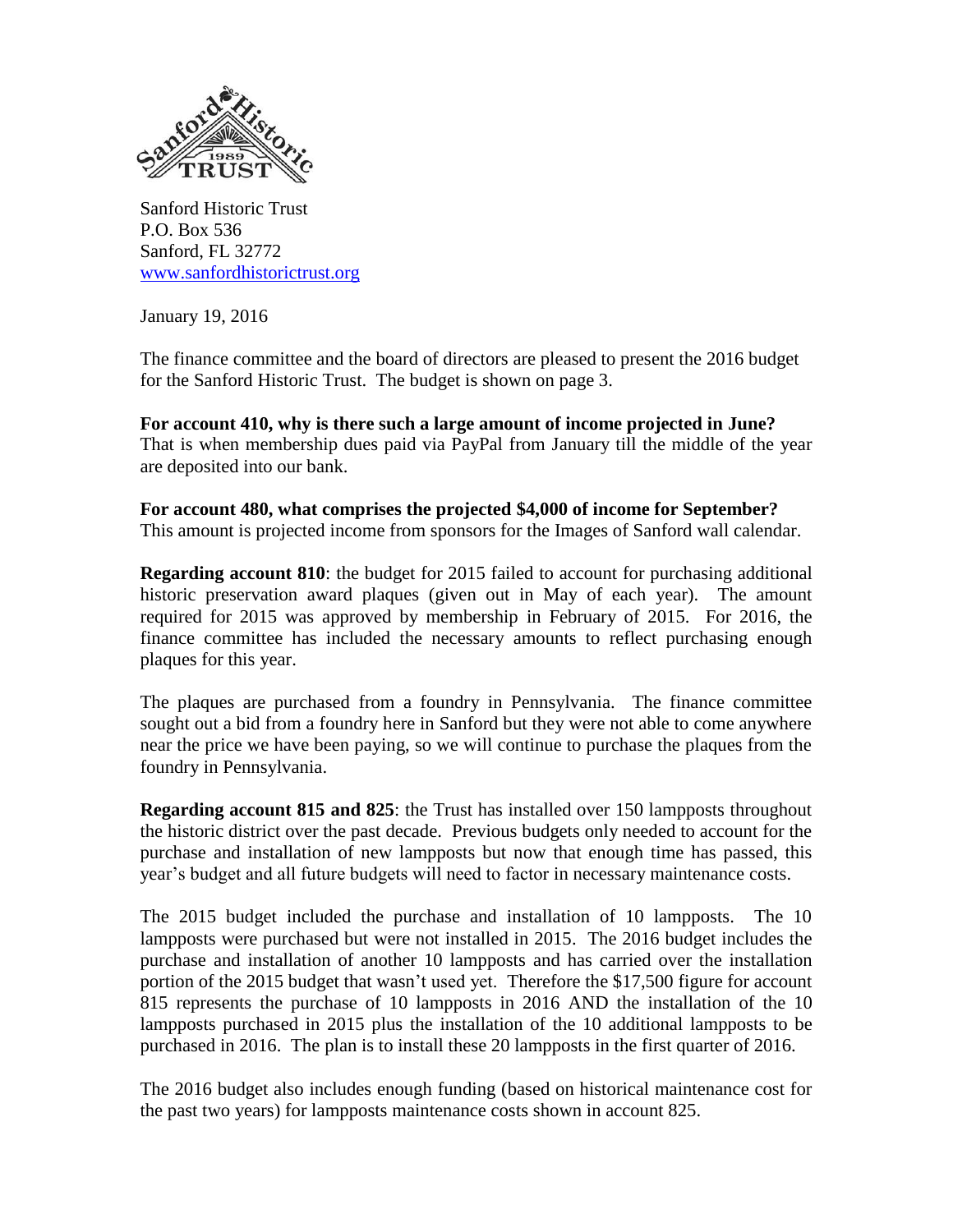## **You realize the 2016 budget is projecting a loss of \$5,889, correct?**

Yes, the finance committee and the board of directors realize this. We also realize that we have lots of great programs and events and we are sitting on a large amount of reserves in the bank…so we feel confident in moving forward with a budget that shows a minor loss. We hope to find other ways to generate income for the Trust in 2016 and one such idea is grants. If you or someone you know has experience in writing or soliciting grants and would like to work with the Trust, please email Trust president Nelson Beverly at [contact@sanfordhistorictrust.org.](mailto:contact@sanfordhistorictrust.org)

This budget will be formally presented, reviewed, and approved by Trust membership at the regularly scheduled general membership meeting on Thursday January 21, 2016 at 6:30 pm at the Historic Sanford Welcome Center.

Sincerely,

Nelson D. Beverly President Sanford Historic Trust www.sanfordhistorictrust.org